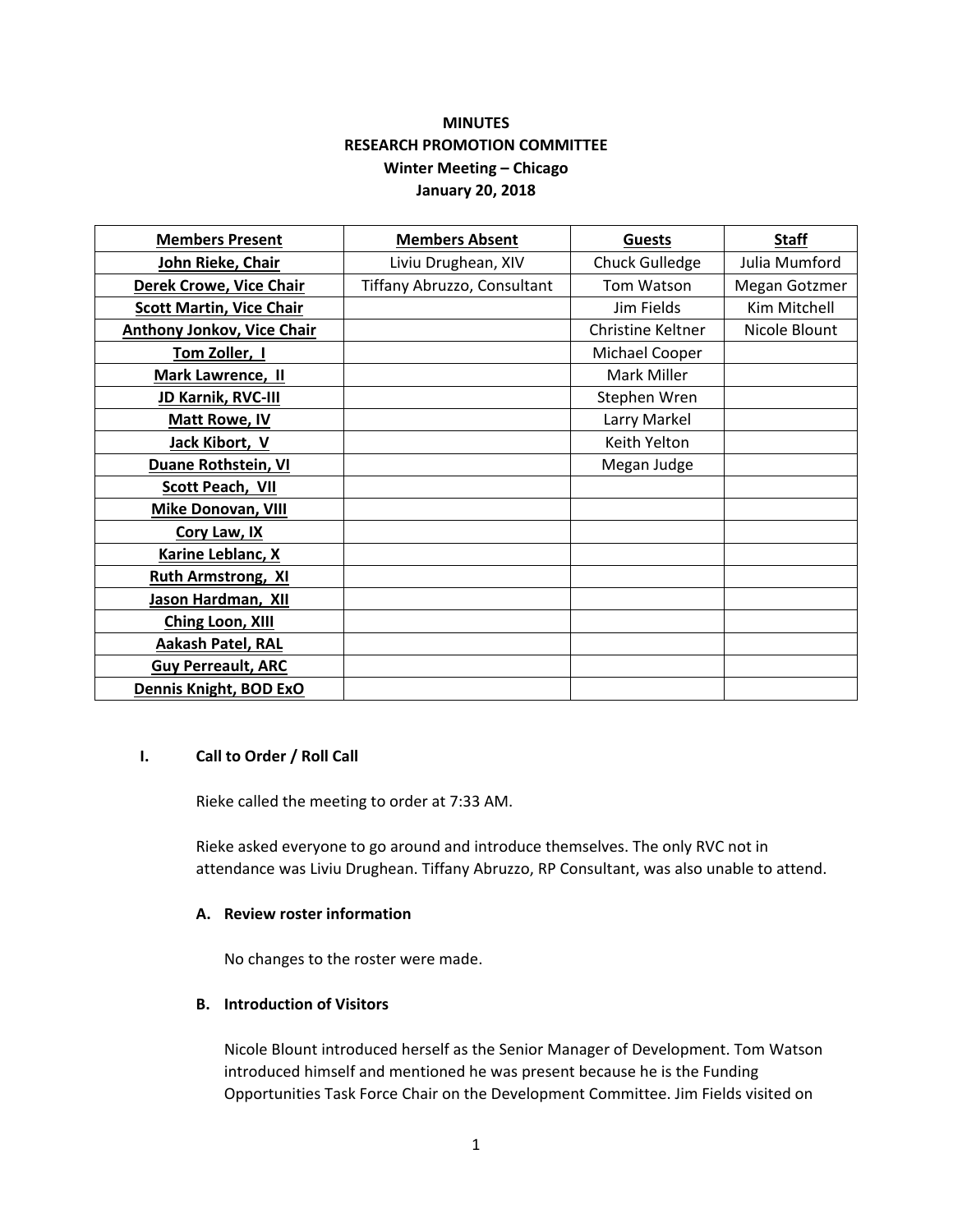behalf of the Foundation and thanked the Committee for all their great work with endowments and scholarships. Other visitors included Christine Keltner, Michael Cooper, Mark Miller, Stephen Wren, Larry Markel, Keith Yelton, and Megan Judge.

### **II. ASHRAE Code of Ethics Commitment**

Rieke read a small section of the ASHRAE Code of Ethics:

"In this and all other ASHRAE meetings, we will act with honesty, fairness, courtesy, competence, integrity and respect for others, and we shall avoid all real or perceived conflicts of interests. (See full Code of Ethics: https://www.ashrae.org/about-ashrae/ashraecode-of-ethics.)"

### **III. Review of Agenda**

No additions were requested for the agenda.

## **IV. 2017-18 MBO Update**

Rieke reviewed the MBO, which had been updated through mid-January. The percentage for Training was low, but ExCom spent a lot of time discussing how to improve Training and get information to incoming RP chairs as soon as possible. Full Circle was still low, but Crowe reminded the RVC that Full Circle can still be accomplished, just no PAOE points will be given.

# **V. Approval of Minutes (6/17)**

After reading the minutes,

### **Donovan moved and Peach seconded**

**1) That the minutes from the Annual Meeting in Long Beach be approved.** 

### **17-0-0 CNV MOTION PASSED**

# **VI. Representative Remarks**

# **A. Coordinating Officer**

Not Present.

### **B. BOD Ex-Officio**

Knight introduced himself and explained his role as Board Ex-Officio. He then gave the presentation from the Board to all committees.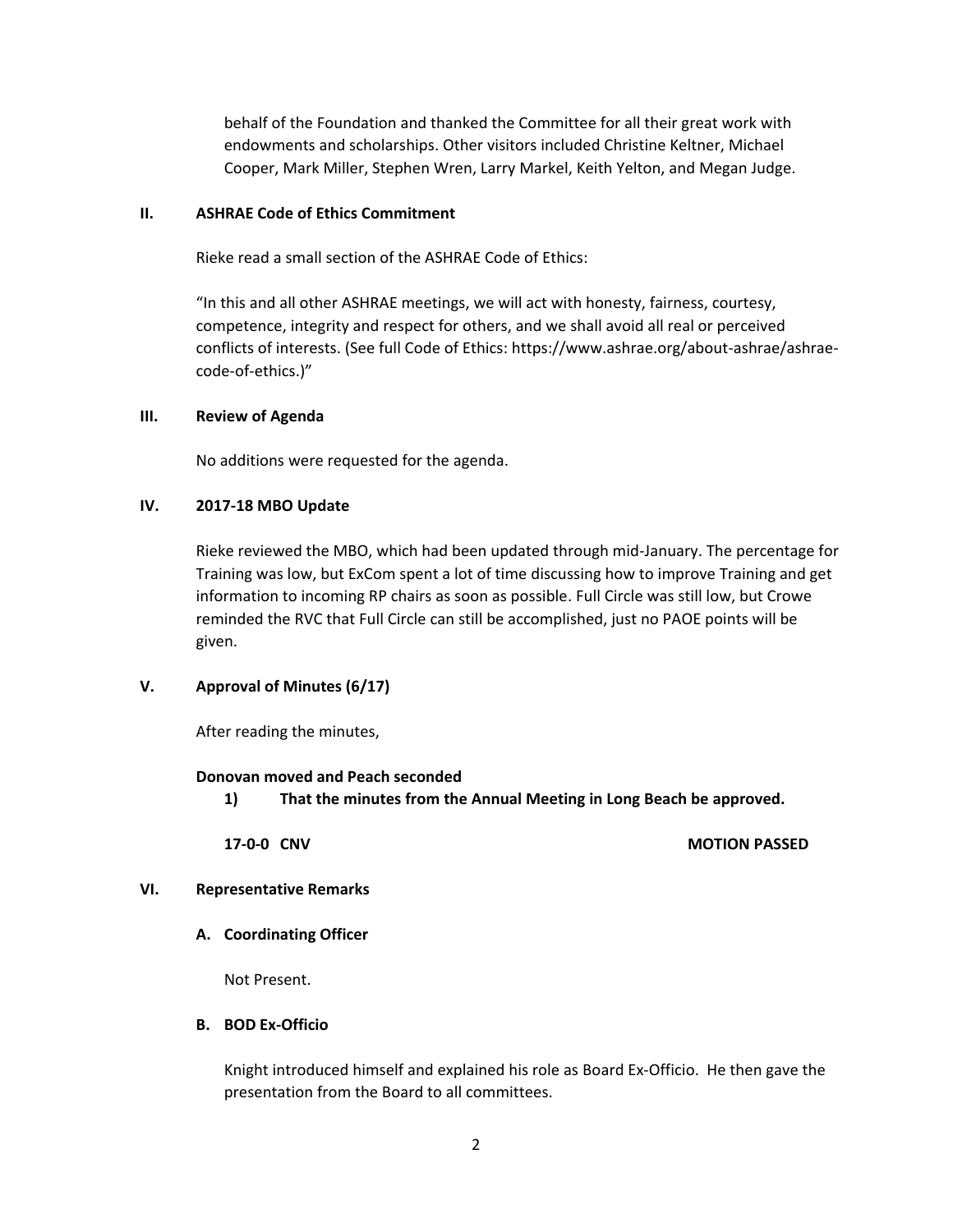## **C. ARC Representative**

Perrault introduced himself and his history in ASHRAE involvement. He became President of ASHRAE Research Canada after Darryl Boyce stepped down.

### **D. Development Committee**

Gulledge explained what Development is at ASHRAE and gave presentation. The intent of the committee is to have a catalog by the end of the year full of items that need funding by a major gifts effort. In the presentation, Gulledge explained there are three task forces in the Development Committee. They are: rapid response, philanthropy, and funding priorities. These task forces were created to help target the needs of the Society from a Development point of view.

Mitchell introduced herself and explained the RP Committee should put forward any ideas that could happen if there was money to fund them.

**AI(1)**

Mitchell explained that the Development department will be trying a direct mail campaign. The current and past RP donors will be removed from the mailing lists. Leblanc suggested a calling campaign in addition. Peach clarified that the direct mail is great, but he is concerned that if RP says there is a major donor prospect that Development would take it over and pull them away from RP. Mitchell explained everyone is in communication at the office and it will not mess up prospect RP donors. She explained the intent will always be to support RP and build up the base of the annual fund. Peach said there needs to be more focus in the grassroots efforts (at the chapter level with chapter members).

# **VII. Review Action Items**

Rieke reminded the RVCs to submit a Collins Award nominee once the 2017-18 campaign is over. All other Action Items were listed as Complete.

# **VIII. Council Actions & RP Motions**

None.

# **IX. ExCom Report**

**A. Highlights & Recommended Actions**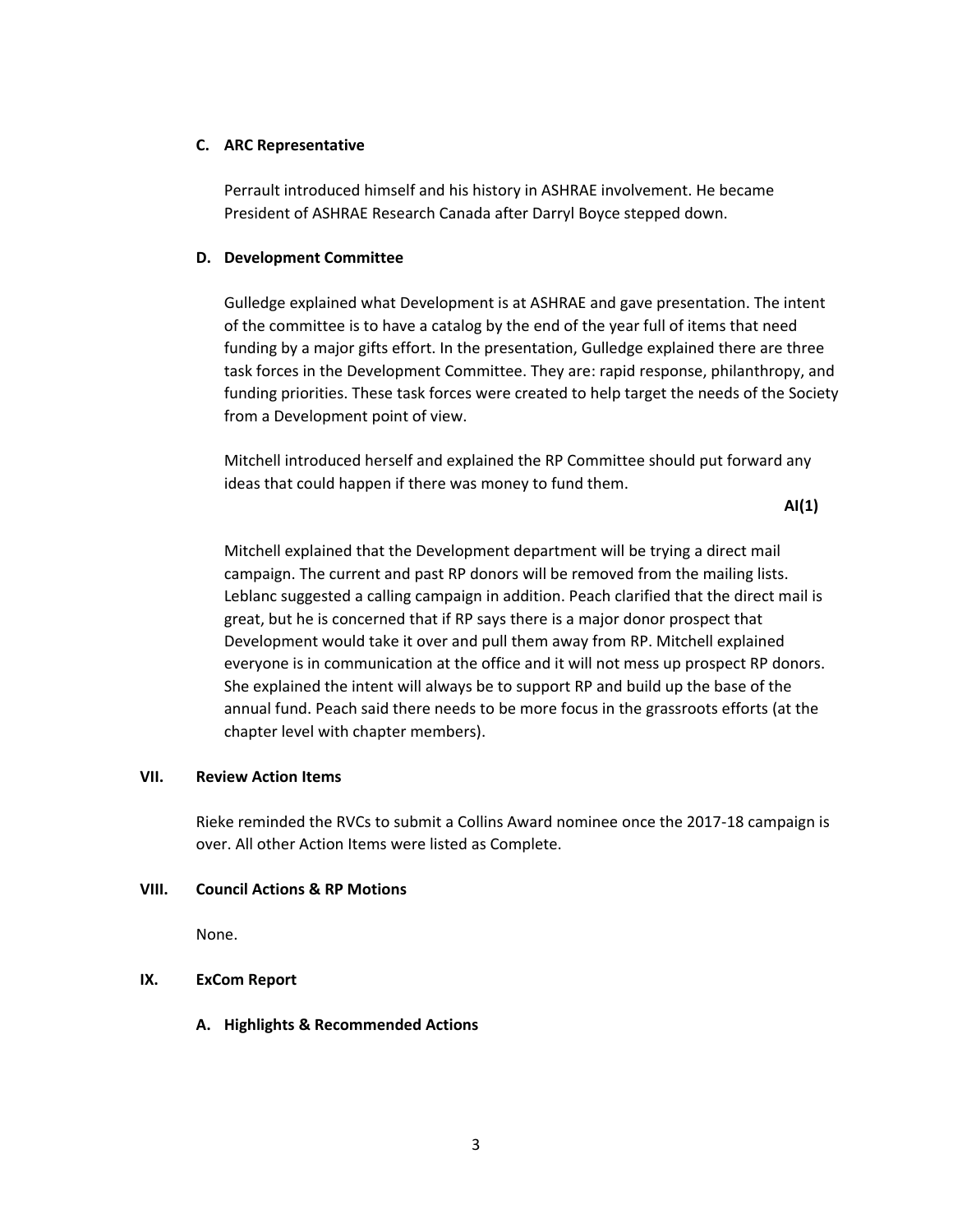Rieke announced ExCom spent a lot of time discussing Centralized Training and how to improve the Training and getting information out to incoming RP chairs. Everyone agreed dates continue to be an issue because of the CRCs in August.

#### **B. Collins Award announcement**

Adam Graham from Ottawa Valley will be the 2017-18 Collins Award winner.

### **X. Primary Business**

#### **A. Chapter & Regional Reports**

Region I – Zoller said the number of donors is down so they need to work on LYBUNTs. He just needs to get in contact with chairs and start asking about their numbers. He is not concerned yet.

Region II – Lawrence has a good grasp on what is going on with all chapters. He said Quebec City is the weakest chapter. Perrault said he could help in Quebec City.

Region III – Karnik said Roanoke and Lehigh Valley are the weakest chapters in the region this year. Lehigh Valley has poor chapter leadership, so it isn't surprising. He reported the number of donors is down, so they need to focus on LYBUNTs.

Region IV – Rowe reported that the region has had a very good first half of the year. Atlanta is significantly beyond last year and should have a big year. Southern Piedmont's chair abruptly quit and they have the second highest goal in the region. Rowe is not concerned, though, because the President is very involved and hands on and will ensure the chapter makes goal.

Region V – Kibort said Cleveland still doesn't have an RP Chair, but the President has stepped in. Evansville is no longer a chapter. Otherwise, everything is going well.

Region VI – Rothstein said he is a new RVC and trying to get acquainted with how RP works from the RVC side of things. He said the region is \$4,000 behind, but he isn't concerned at this point.

Region VII – Peach is ensuring that all chapters will make Full Circle. Nashville is the largest chapter in the region, but they get worse every year on raising money. Incoming DRC, Michael Cooper, is really pressing in on improving RP in the region. Peach is trying to make everyone's deadline May 31 so there is not a big rush at the end of June. He added that North Alabama might become a section.

Region VIII – Donovan said Houston will end up doing well. He said the region will hit their overall goal, but he's not sure which chapters will actually hit goal. He said all the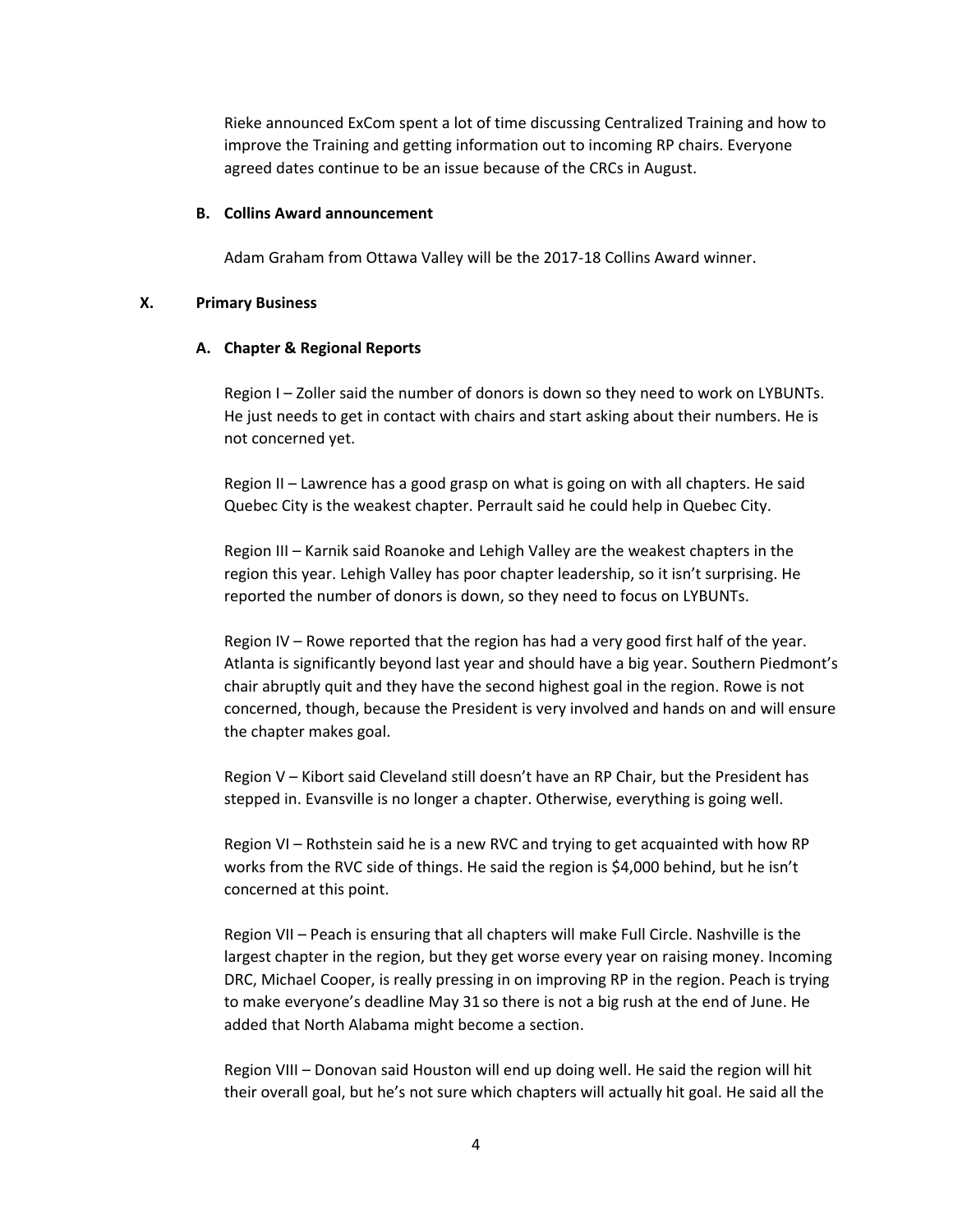chapters go to the CRC. He will be reporting special events for spreadsheet soon. Shreveport is trying to decide what will happen as a chapter, either become a section or shut down. Donovan has received a commitment from AAON to renew their \$20,000 gift.

Region IX – Law said the region is at 27% goal, but ahead of last year. He knows of many events coming up and is confident that the region is on track to meet or exceed goal.

Region X – Leblanc created a condensed spreadsheet and sends it to the chairs with a calendar request when a deadline is approaching. She said this is a good reminder to the chairs. RP Night in San Diego raised \$15,000. She said the CRC was a huge success.

Region XI – Armstrong mentioned the upcoming CRC in the Spring will be well attended because it is the Alaskan cruise. She is confident the region will make goal.

Region XII – Hardman reported CRC and CT numbers were down because it was hard to travel this past Fall. A few chapters are down due to Hurricane Irma but they should be above goal by end of the month. Hardman said he is hoping to have a new Golden Circle this year. He said his region tends procrastinate until the end of the campaign.

Region XIII – Loon was happy to announce the region made Regional Full Circle during their CRC. He believes goal will be met without a problem this year.

Region XIV – Mumford gave a report for the region. They had a late CRC and only one official RP Chair showed up (the other 3 were delegates). Students seem to be a large focus in the region.

RAL – Patel announced the region made Regional Full Circle. Dubai (Falcon) and Qatar have the highest goals in the region. Falcon will make goal, but Qatar is a concern. Patel has asked the DRC for a visit in May. He will also visit all 7 India chapters this year.

#### **B. Manager's Report**

Mumford reviewed her report and mentioned the number of gifts is down and encouraged the RVCs to start reaching out the LYBUNTs. She reviewed some charts and tables on CT attendance that showed a correlation between new RVCs and a drop in attendance. Leblanc asked about repeat chairs who don't go to CT because they have already been to Training. Peach agreed that this is a come theme. After some discussion, it was concluded that returning chairs add a lot of knowledge and experience to Training.

While continuing to review the report, Mumford reminded the Committee that ExCom and Staff discussed ideas for making Training as good as possible and how to tackle obstacles, such as dates, locations, and encouraging returning chairs to participate.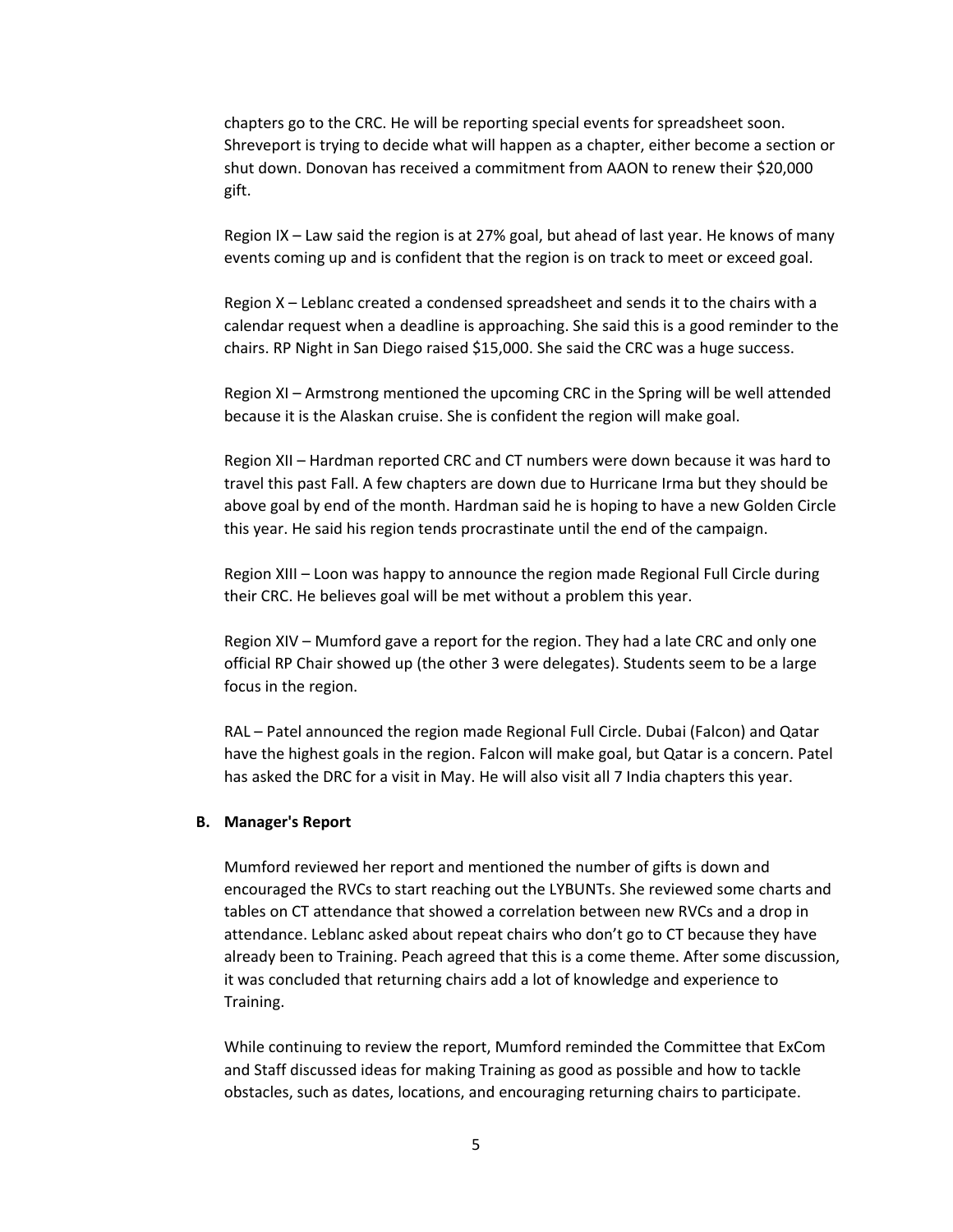# **C. 2018-19 PAOE Suggestions**

Changes and additions:

- 1. Remove the 100 bonus points for attending CT and CRC (RP1)
- 2. Specify in RP 12 that the chair or co-chair has to attend CT in addition to the CRC
- 3. Add "or co-RP chair (according to the chapter roster)" to RP11 and RP12
- 4. Change "certificates" to "items" in RP19
- 5. Add Succession plan line item to be due April 1 and worth 100 points
- 6. Reorganize the items to be listed by due date instead of total points

**After reviewing the changes suggested by ExCom and the Committee, Peach moved, Rothstein seconded,** 

**2) That the changes be made to the 2018-19 PAOE worksheet.**

### **16-0-0 CNV MOTION PASSED**

### **D. 2018-19 RP Centralized Training Schedule**

ExCom proposed one Training in each July, August, and September.

After some discussion of which dates work with which locations, it was decided that the following schedule would work best:

July 27-28 in Minneapolis for Regions VI, VIII, X, XI Aug 24-25 in Atlanta for Regions IV, VII, IX, XII Sept 14-15 in Chicago for Regions I, II, III, V

### **E. Scholarship Subcommittee Report**

Martin explained that he worked on a document to define what is accepted and not accepted in terms of scholarship dollars, but realized it isn't that finite. Donovan gave a little background about how RP started raising funds for scholarships. He supported needing a subcommittee that can review policies and make suggestions on what is and isn't accepted.

Rothstein and Rieke suggested finding a way to separate scholarships from the other funds of RP, having its own goals and totals. Peach said he agreed, but it should be baby steps getting there, not all at once.

Zoller suggested offering PAOE points for continuing to support the scholarships a chapter already established.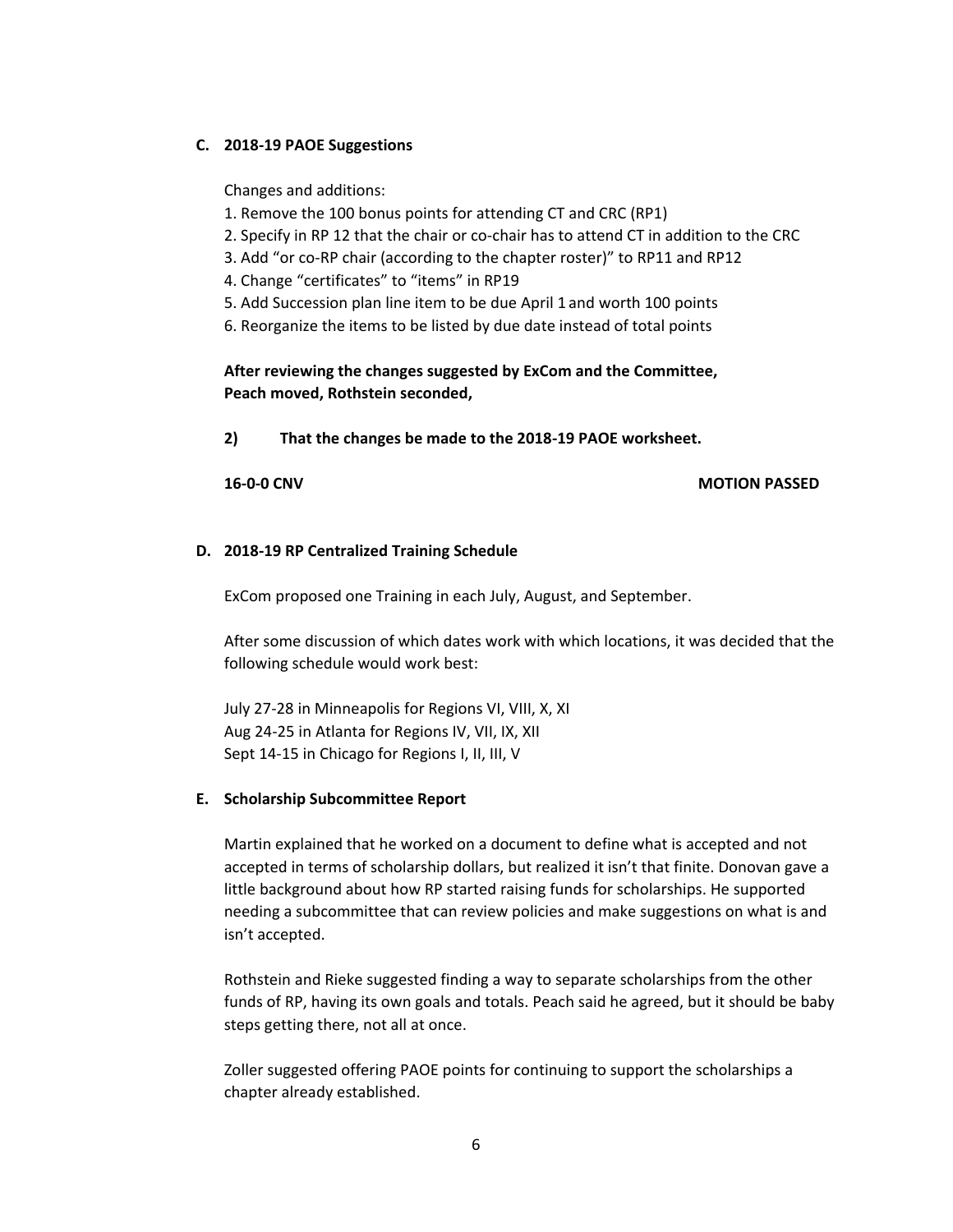Martin suggested we continue the discussion about scholarships and reconvene in Houston to finalize an acceptance policy.

**AI(2)**

### **XI. Other Business**

### **A. RVC Talking Points**

Rowe asked that the Golden Circle and higher donors be added as a list to the RP portion of the ASHRAE website so companies that give at that level can easily see their name listed. Martin agreed and told RVCs to have their regional websites link to the listing on the main page to drive hits and traffic to that page.

**AI(3)**

## **XII. Wrap-up**

### **A. President's Luncheon RVC Assignments**

Gotzmer gave assignments for RVCs at the President's Luncheon.

### **B. Next Meeting date – Houston**

The RP Committee meeting was adjourned at 1 PM.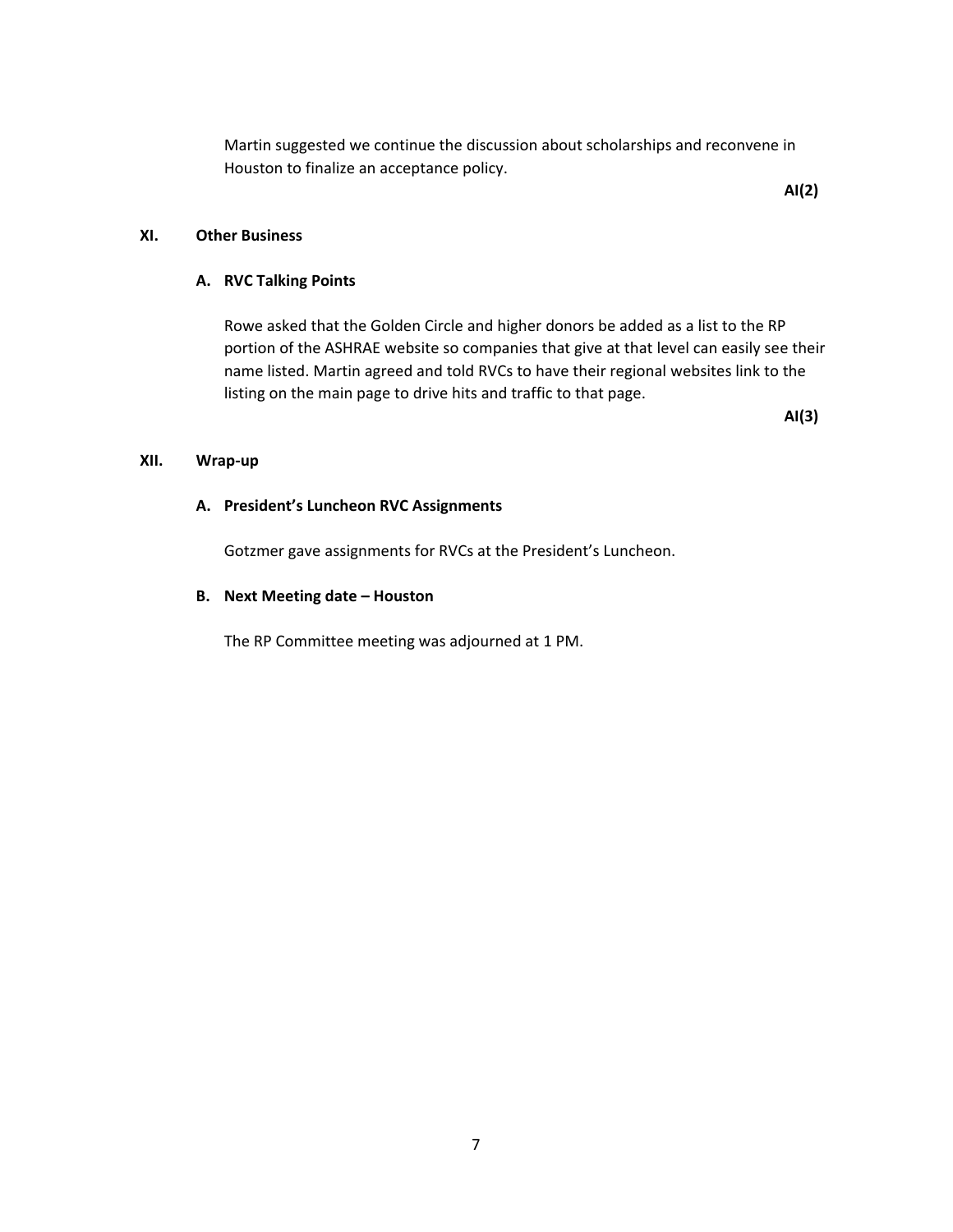### **Motions**

# Research Promotion Committee Winter Meeting – Chicago January 20, 2018

No. – Pg. Motion

1-2 That the minutes from the Annual Meeting in Long Beach be approved.

#### **MOTION PASSED**

2-6 That the following changes be made to the PAOE Spreadsheet:

1. Remove the 100 bonus points for attending CT and CRC (RP1)

2. Specify in RP 12 that the chair or co-chair has to attend CT in addition to the CRC

3. Add "or co-RP chair (according to the chapter roster)" to RP11 and RP12

4. Change "certificates" to "items" in RP19

5. Add Succession plan line item to be due April 1 and worth 100 points

6. Reorganize the items to be listed by due date instead of total points

# **MOTION PASSED**